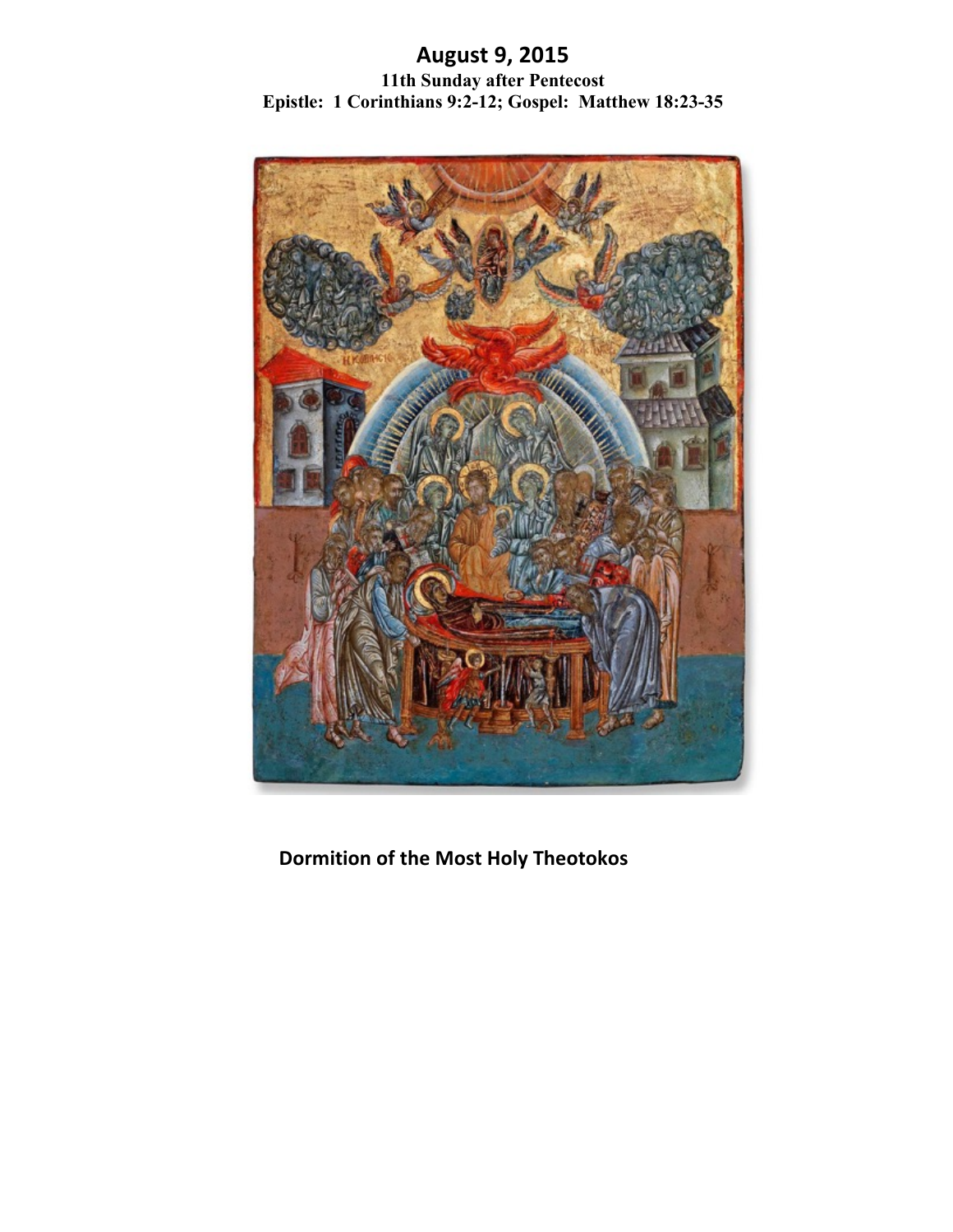

## **Holy Protection of Mary Byzantine Catholic Eparchy of Phoenix Our Lady of Perpetual Help Byzantine Catholic Church Bishop: His Grace Gerald N. Dino**

## **Father Artur Bubnevych, Pastor Father Christopher Zugger (pastor emeritus)**

Rectory (505) 268-2877 (505) 256-1787 Frchris.zugger@gmail.com abbaolph@gmail.com www.frchriszugger.com

1837 Alvarado Dr. NE Albuquerque, New Mexico 87110 Parish Office: (505) 256-1539 Fax: (505) 256-1278 www.olphnm.org

## **SCHEDULE:**

**Sunday:** Rosary 8:30 am Festal Matins 9:00 am Divine Liturgy 10:00 am

Monday, Divine Liturgy 9:00 am Tuesday, Divine Liturgy 9:00 am Wednesday OLPH Devotions, 5:30 pm Divine Liturgy 6:00 pm Friday, Divine Liturgy 6:00 pm **Saturday**: Great Vespers 5:00 pm Divine Liturgy 6:00 pm

#### **OFFICE HOURS:**

Monday - Friday: 10:00 am – 4:00 pm Thursday OFF

**Parish Advisory Board Members:** Dorothy Curl, Dave Dark, Lubomyra Kmetyk, Brian Fitzpatrick, Harry DeLap

**Parish Finance Council Members:** Matthew Blain & Eva Schuler

**Confession Schedule (Mystery of Reconciliation):** 9:30-9:50 am on Sundays, before or after weekday Liturgies, or by appointment with Father

**Mysteries of Baptism/Chrismation/Eucharist:** Must be arranged three months in advance. (Pre-Jordan requirement)

**Mystery of Crowning:** Must be arranged six months in advance (Pre-Cana requirement)

**Sick and Shut-Ins:** It is the family's responsibility to notify the parish office when a parishioner is in the hospital or confined to home because of sickness or old age. Father will bring the confined person the Holy Mysteries on a regular basis. It is recommended that one receive the Anointing of the Sick before any major surgery. Please don't let the priest be last to know that someone is ill!

## **Eastern Christian Formation Program**:

All grades meet every Sunday after Liturgy for 45 min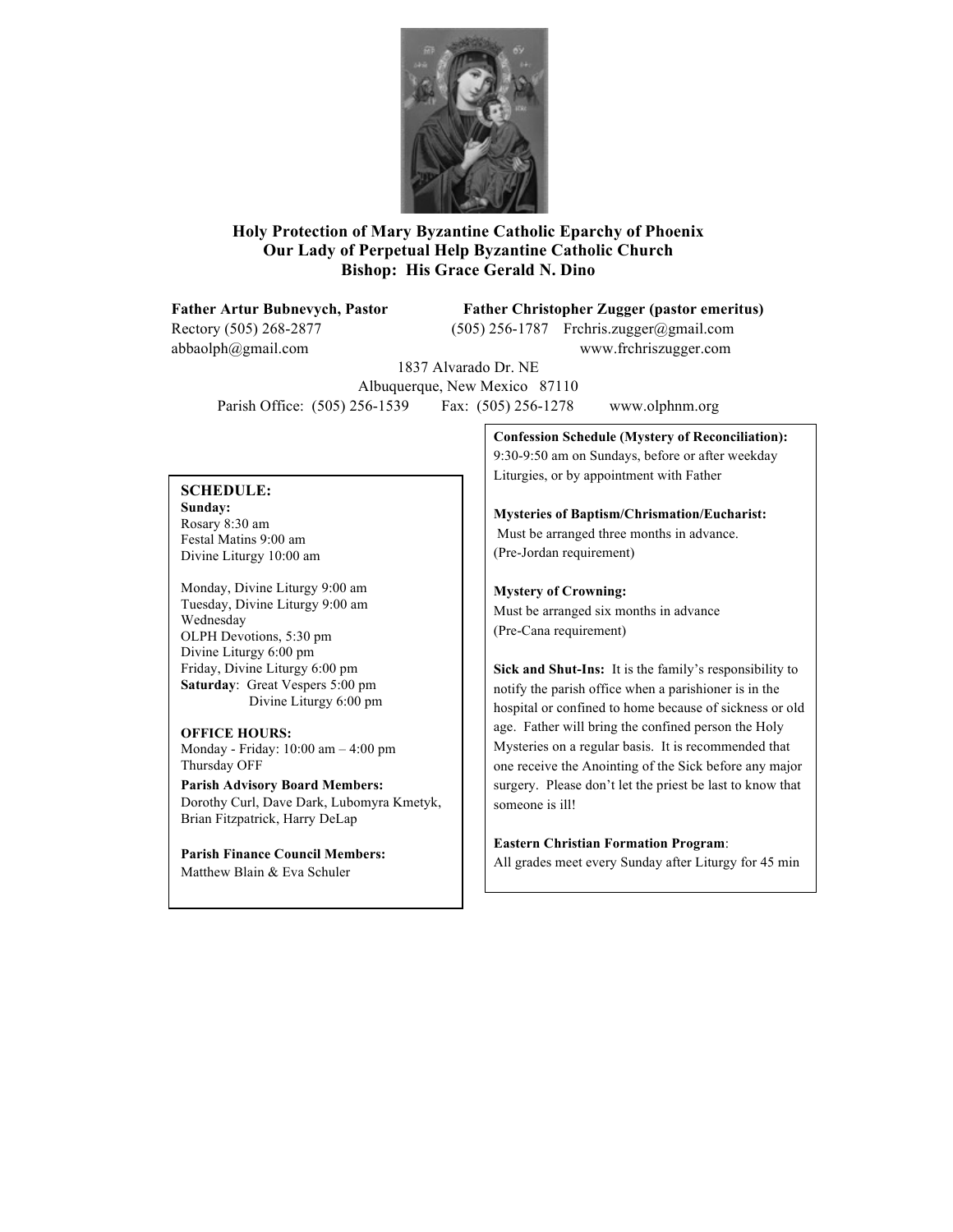**Welcome to our Church! If you are looking for a spiritual home, contact Father Artur or the office staff for more information. God bless you.**

╙

| <b>Today</b>            | $8:30 \text{ am}$                                             | Rosary                                                          |  |  |
|-------------------------|---------------------------------------------------------------|-----------------------------------------------------------------|--|--|
|                         | 9:00 am                                                       | <b>Festal Matins</b>                                            |  |  |
|                         | $10:00$ am                                                    | Divine Liturgy for Parish Family & Friends                      |  |  |
|                         |                                                               | Fr. Chris: Intention of Becky Ungaro by the MacMurchadhas       |  |  |
|                         |                                                               | Outing in the park after Divine Liturgy                         |  |  |
| Monday                  | Lawrence Archdeacon - Martyr                                  |                                                                 |  |  |
| August 10               | Epistle: 2 Corinthians 5:10-15; Gospel: Matthew 18:23-35      |                                                                 |  |  |
|                         | $9:00 \text{ am}$                                             | Divine Liturgy with Panichida                                   |  |  |
|                         |                                                               | +Antonio Cordova by Marilyn Fore                                |  |  |
|                         | 7:00 pm                                                       | <b>Advisory Board Meeting</b>                                   |  |  |
| Tuesday                 | <b>Euplus Martyr</b>                                          |                                                                 |  |  |
| August 11               | Epistle: 2 Corinthians 5:15-21; Gospel: Mark 1:16-22          |                                                                 |  |  |
|                         | $9:00 \text{ am}$                                             | Divine Liturgy                                                  |  |  |
|                         |                                                               | Blessing on Dodson-Sands Family by the MacMurchadhas            |  |  |
| Wednesday               | <b>Photius &amp; Anicetus</b>                                 |                                                                 |  |  |
| August 12               | Epistle: 2 Corinthians 6:11-16; Gospel: Mark 1:23-28          |                                                                 |  |  |
| $\, \tilde{} \, \times$ | 5:30 pm                                                       | <b>OLPH Devotions</b>                                           |  |  |
|                         | $6:00$ pm                                                     | Divine Liturgy with Panichida                                   |  |  |
|                         |                                                               | +Belinda Rhone-Wells and consolation to her family              |  |  |
|                         |                                                               | by Pam Pettit                                                   |  |  |
| <b>Thursday</b>         | <b>Maximus the Confessor Venerable</b>                        |                                                                 |  |  |
| August 13               | Epistle: 2 Corinthians 7:1-10; Gospel: Mark 1:29-35           |                                                                 |  |  |
|                         | $6:00$ pm                                                     | Pot Luck Dinner                                                 |  |  |
|                         | 7:00 pm                                                       | <b>THEOSIS Bible Study</b>                                      |  |  |
| Friday                  | Translation of the Relics of Theodosius of the Cave Venerable |                                                                 |  |  |
| August 14               | Epistle: Hebrews 13:7-16; Gospel: Matthew 11:27-30            |                                                                 |  |  |
| $\,<\,$                 | $6:00$ pm                                                     | Vesper Divine Liturgy; Blessing on Gloetzner Family             |  |  |
|                         |                                                               | Blessing of Litija Bread; Blessing of Flowers & Plants          |  |  |
| <b>Saturday</b>         | Dormition of the Theotokos/Holy Day of Obligation             |                                                                 |  |  |
| August 15               | Epistle: Philippians 2:5-11; Gospel: Luke 10:38-42 & 11:27-28 |                                                                 |  |  |
|                         | $9:00$ am                                                     | Matins with Divine Liturgy & Deposition of the Holy Shroud      |  |  |
| <b>Holy Day of</b>      |                                                               | For Parish Family, Benefactors & Friends                        |  |  |
| Obligation              |                                                               | <b>Blessing of Flowers &amp; Plants</b>                         |  |  |
|                         | 5:00 pm                                                       | <b>Great Vespers</b>                                            |  |  |
|                         | 6:00 pm                                                       | Divine Liturgy with Panichida +John Robert Larkin by Family     |  |  |
|                         |                                                               | (40 <sup>th</sup> day commemoration)                            |  |  |
| <b>Sunday</b>           |                                                               | 12th Sunday After Pentecost/Translation of the Icon of Our Lord |  |  |
| August 16               | Epistle: 1 Corinthians 15:1-11; Gospel: Matthew 19:16-26      |                                                                 |  |  |
|                         | 8:30 am                                                       | Rosary                                                          |  |  |
|                         | $9:00$ am                                                     | <b>Festal Matins</b>                                            |  |  |
|                         | $9:30$ am                                                     | Confessions                                                     |  |  |
|                         | 10:00 am                                                      | Divine Liturgy for Parish Family & Friends                      |  |  |
|                         |                                                               | Fr. Chris: Intention of Mark Johnson Family by MacMurchadhas    |  |  |
|                         | Eternal Lamp:                                                 | +John Schuler 7 <sup>th</sup> Anniversary by wife Eva           |  |  |
|                         |                                                               |                                                                 |  |  |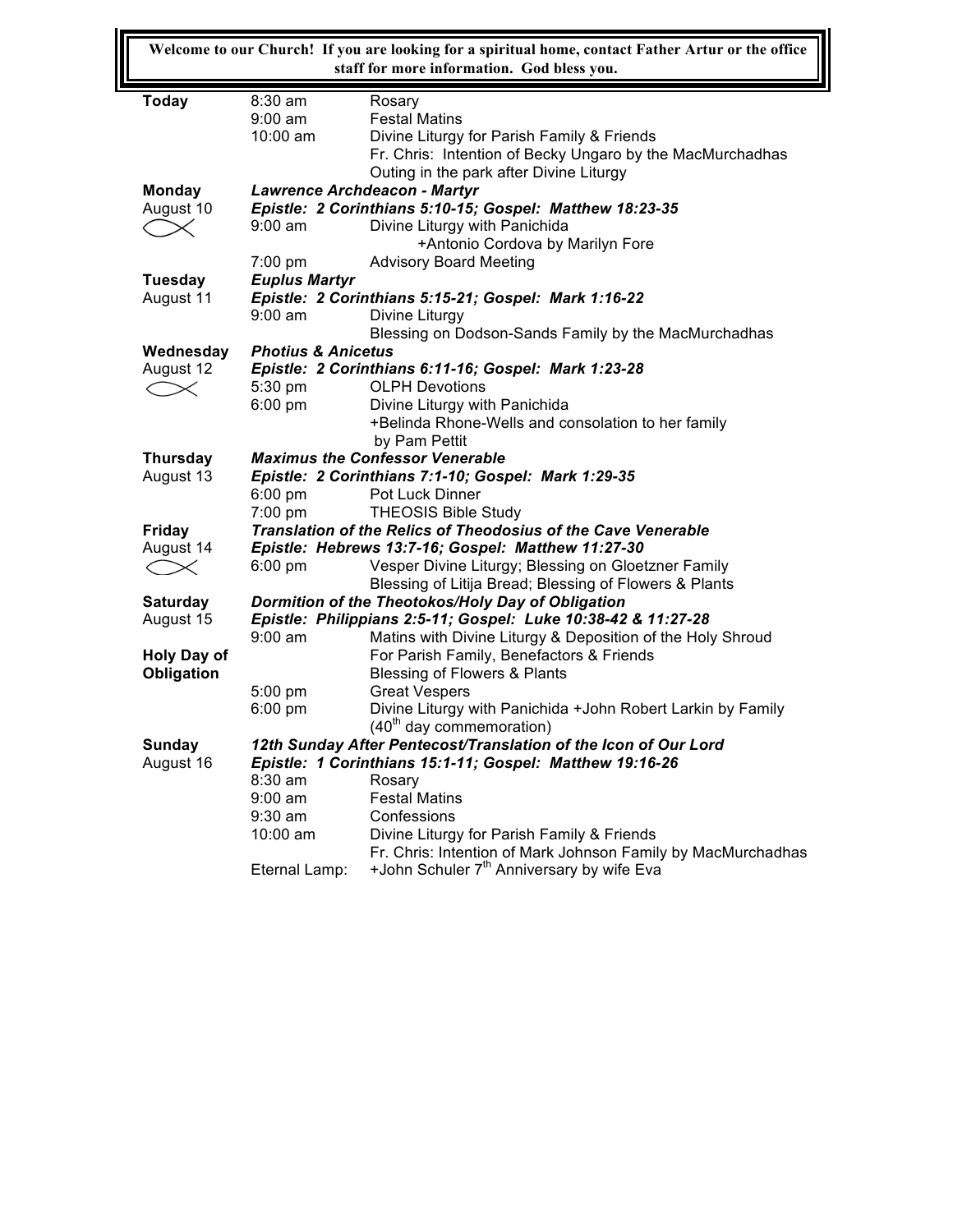#### *Physician and Help of those in sickness, Redeemer and Savior of the infirm;* O Master and Lord of all, grant healing to your servants. Be clement, show mercy to those who have sinned much, and deliver them, O Christ, from their Iniquities, that they may glorify Your might divine!

Fr. Julian Gnall Fr. Anthony Romero



Roy Smith Sven & Barbara Svensson Michele Koetter Abraham Haddad Lillian Murphy Stephen Horner Demetrius Yackanich Jenny Ford Marilyn Fore Robert Hasaka Frank & Martha Arden Pricilla Hughes Sharif Rabadi Threima Leech Alicia Wells **Mike Harahuc** Tony Lucero

Paola Terlaza Henry Zugger John & Margie Disque Phillip Fall Walter Jakymiw Olga Bodnar Frances Brannan John Deflice Kristoff Rajala Jordan Smith Marge Merrills Maggie Batsel Katrina Anderson Belita Halber

Laura Dominguez Robert Zadel William Frank Joseph Koetter Mary Nell Preisler Jackie De Paolis Donny Terry Mary Murphy Lorraine Hubbell Quintin Santamaria & Family Heather Mattax Larry Bennett Chris Overlin Mary Ellis

Prayers in honor of and to the Blessed Virgin are a powerful weapon *against sin, and for healing.* 

Glorious Mysteries are recited on Sunday, Tuesday & Thursday; Joyful Mysteries on Monday & Saturday; Sorrowful Mysteries on Wednesday & Friday.

If you recite the Rosary at home, please offer these intentions, and join us *on Sunday at 8:30 am. Those who recite the Akathist to the Mother of God* or the Rosary receive a partial indulgence when they do so in private, *plenary!indulgence!when!they!do!so!as!a!group*



## **Intentions of the Rosary**

1<sup>st</sup> Decade: Help for persecuted Catholics, especially in communist and Islamic states **2<sup>nd</sup> Decade:** Spiritual and physical growth of our parish and the Byzantine Catholic Church **3<sup>rd</sup> Decade**: Increase in vocations to priesthood, diaconate, and consecrated life to serve

- the **Byzantine Catholic Church**
- **4<sup>th</sup> Decade:** Repose of the souls who have no one praying for them
- $5<sup>th</sup>$  **Decade:** Healing of the sick in body, mind and soul

## **Holy Father's Intentions for August**

**Universal**: That volunteers may give themselves generously to the service of the needy. **Evangelization**: That setting aside our very selves we may learn to be neighbors to those who find themselves on the margins of human life and society.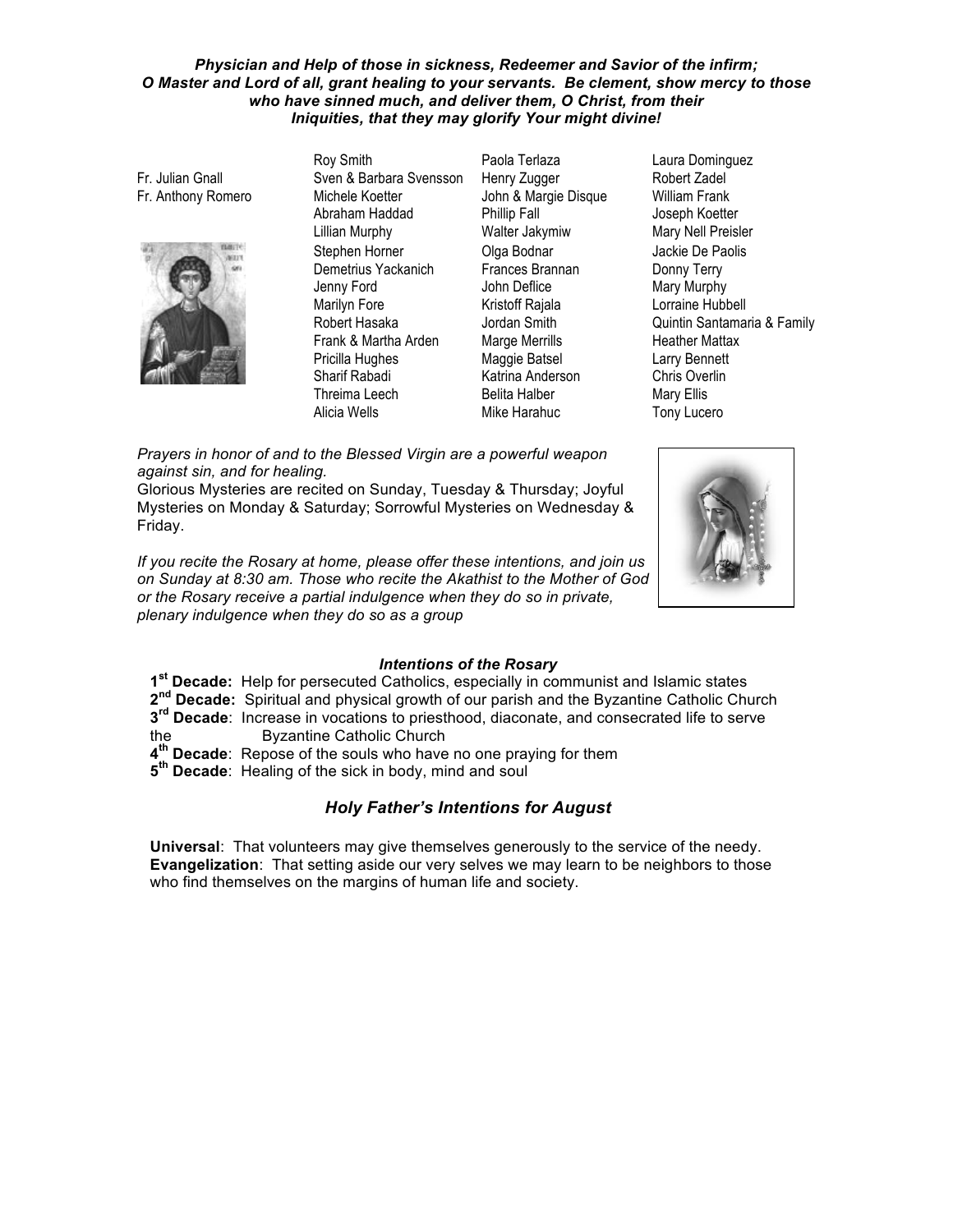## . *VOCATION ICON Today: Block Next Sunday: Svensson*





**THEOSIS Bible Study Matthew Chapter 3 (John the Baptist & the Baptism of Christ) Thursday, August 13th 6 pm pot-luck dinner 7-8:30 pm Bible Study**

## Thank you to…

Bill Hossley for repairing the church pews. He sacrificed a couple of weeks in order to make our pews more comfortable.

May God bless benefactors and beautifiers of our church.

**Outing with children** and parents in the park today after Divine Liturgy. Please, bring sport clothes and lots of energy!!!

## **August&29th,&9:00&am Altar Server Practice & Outing**

| <b>DATE</b> | <b>READER</b> | <b>TROJCA</b> | <b>GREETER</b>  | HOST  | <b>COUNTER</b>           |
|-------------|---------------|---------------|-----------------|-------|--------------------------|
| 8/16        | Sven Svensson | Sarah Brewer  | Eva Schuler     | ∟ipke | Eva Schuler              |
|             |               |               | Miles Gloetzner |       | <b>Brian Fitzpatrick</b> |

## **Barbara's Hall Report:**

Thanks to Dan and Andrea Riley, parents of the Birthday Girl, Alaina, who turned six on Tuesday. They made a delicious pesto pasta salad, and brought lots of salad and French bread to eat along with it. And Andrea even did all the dishes! Thanks! Happy Birthday, Alaina, and may God grant you many more wonderful birthdays!

## All Ladies-please join us for **OLPH Happy Hour!**

To be held Monday, August 17<sup>th</sup> from 6-8 pm in the OLPH hall. We'll have smoothie drinks (nonalcoholic) and lots of time to socialize together.

Please bring Happy Hour Hors D'oeuvres (snacks) to share.

Contact Alicia at 720-280-0710 or Cindy at  $505-503-0082$  for more information.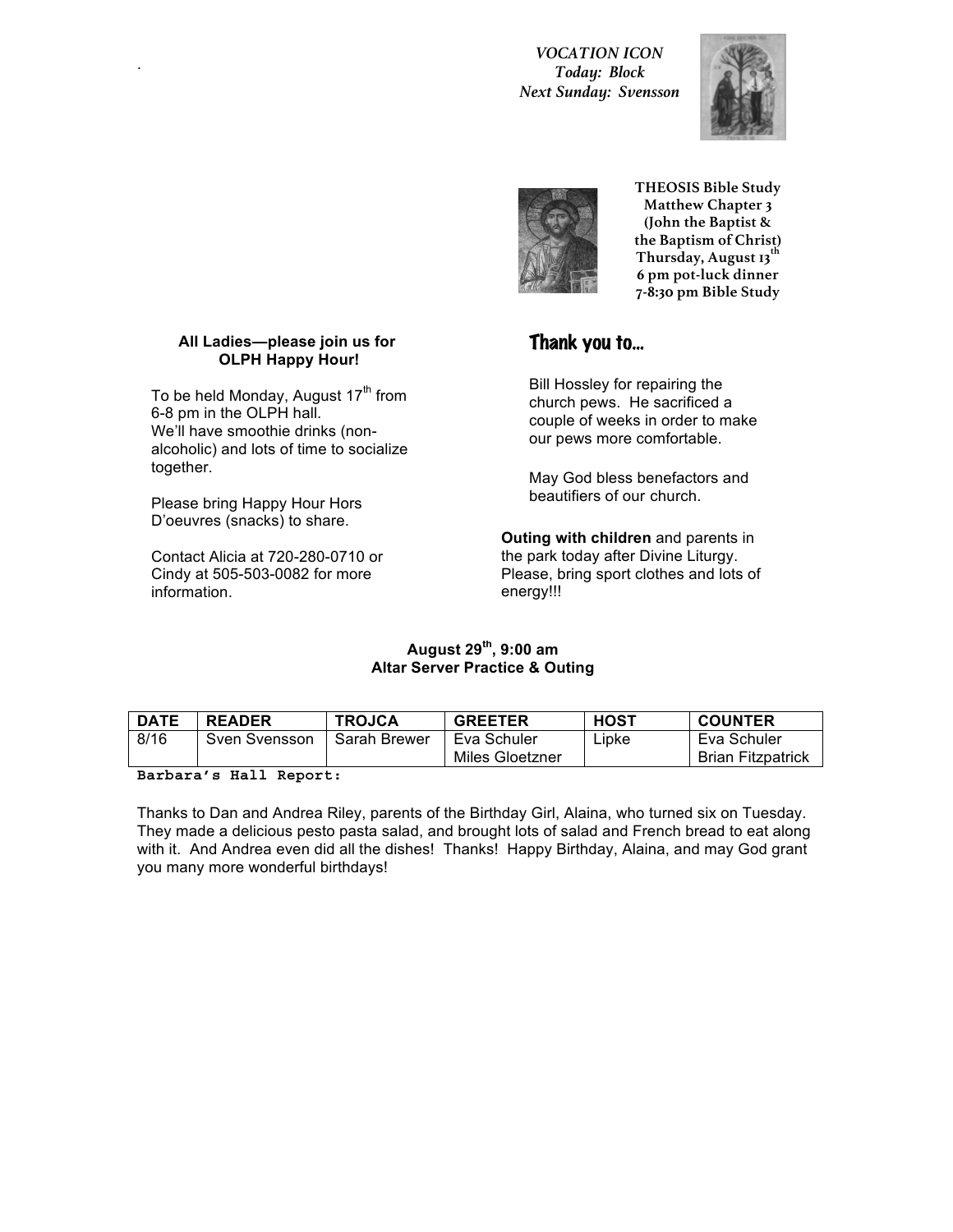

**Our Lady** has an association with flowers going back before her death. Both the ancient Church and that of medieval Europe assign different flowers to parts of her life, or to reflect qualities of her life.

## **This is the story of the Dormition of the Theotokos**

When Mary, the Mother God, fell asleep in the Lord, the whole company of the Apostles except Thomas - was miraculously brought together in Jerusalem. Amid divine and heavenly praises they commended her soul into the hands of God and placed her body in a little tomb in Gethsemane. For three days a choir of Angels continued to sing above her tomb. And on the third day Thomas arrived. So that he could venerate the body that had given birth to Christ God, the Apostles opened the tomb. They found not the body of the Mother of God but the winding sheet and the most beautiful and sweet-smelling flowers. Mary's body had been taken up into the heavens by her Son.

What does this romantic story tell us? All the great myths tells us truths, and so too with this story. First of all, as a result of the miracle and as a testimony of our belief in the resurrection of the body at the end of time, flowers are blessed on August 15, a custom which was practiced from the earliest times in both East and West. Over time seeds and herbs used for medicinal purposes were also blessed, both in commemoration of the many healings and blessings that were bestowed upon the pilgrims at Mary's tomb, and because the hot summers resulted in many illnesses in medieval cities. The medicines of the day were derived from – flowers and herbs!

Second, this is the origin of the practice of bringing/ sending flowers to funerals: it is, again, a testimony that we believe in the Resurrection of the dead, and reunion of body and soul at the end of the ages.

## **Our Lady's Popularity**

Some of the popular flowers of today are also named after Mary. Bachelor button is Mary's Crown, English daisy is Mary-Love, geranium is Mary's Flower, larkspur is Mary's Tears, pansy is Our Lady's Delight, morning glory is Our Lady's Mantle, petunia is Our Lady's Praises and zinnia is the Virgin.

#### **Our Lady's Fruitfulness**

The strawberry was called Fruitful Virgin and it was told that Mary would go a-berrying with her Son on St. John's Day, June 24. Also that any mother who had lost a child would not eat strawberries on that day for if she did, Mary would say to her child in heaven, "You must stand aside for your mother has eaten your share, and none remains for you."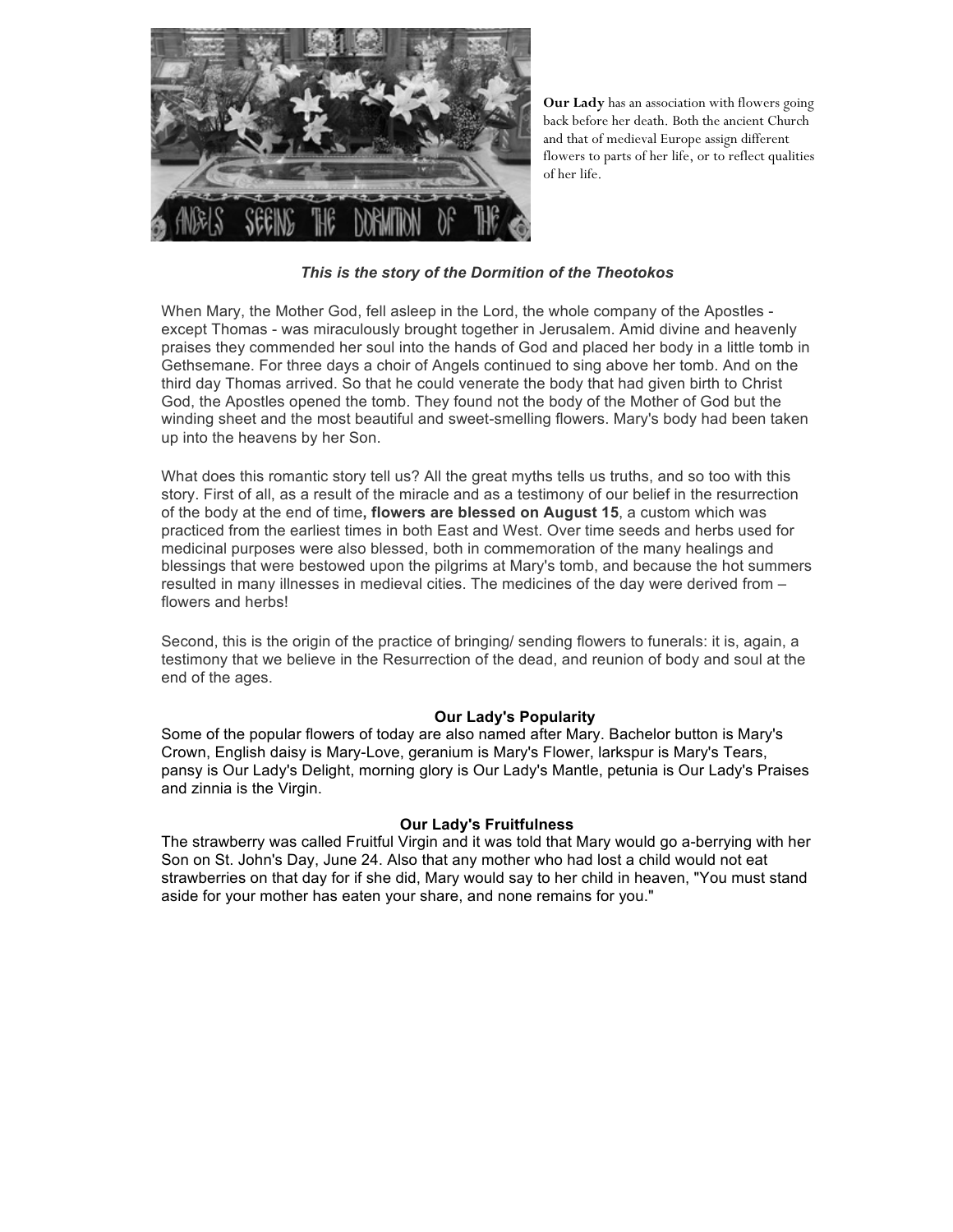Dormition of the Theotokos

The Theotokos is depicted upon the funeral bier: this makes it clear that, like all mortals, the Virgin Mary has to taste death and be buried. She is dressed in her traditional colors as the Mother of God – Theotokos – red and white. Her hands are folded modestly, and her head rests on a little pillow – a nice home-like touch in the icon!

Christ, standing behind the Theotokos, has received His Mother's soul. He is robed in the white robes of the Resurrection and Transfiguration, showing that Mary will be changed soon by her translation to heaven and will experience the Divine in Its fullness.

Jesus also appears in an aureole (elongated halo) depicting the Light of His Divinity. At the top of the aureole or nearby are often two bright red Seraphim: remember that in the Liturgy we sing that the Theotokos is "beyond compare, more glorious than the Seraphim."

Jesus holds in His left arm an infant swaddled in white linens. This is the soul of the Theotokos which had already been taken to heaven. In holding His Mother's soul, He Who was wrapped in her arms now wraps her in His arms (Office of the Feast). Jesus comes to the burial site in order to prepare to take her body into heaven.

The Apostles are depicted on either side of the bier stand the Apostles; the group on the left is led by St. Peter who stands at the head of the bier; the group on the right is led by St. Paul who stands at the foot of the bier. St Peter is holding a kadilo, or censer. A lit candle stands in the exact center of the action that is taking place: in direct line with Jesus Himself, the Light of the world, and in line with the two groups of mourning apostles.

Sometimes the icon also includes the mourning women, led by St. Mary Magdalene and the sisters of Lazarus, Mary and Martha.

#### **Theology of the Dormition of Our Lady**

The liturgical year, which is the image of the *life in Christ*, is also defined by two events in the life of Mary, *her birth* and *her death*. In fact, the first feast of the liturgical year is the Nativity of the Virgin (September 8). The last major feast of the liturgical year is the Dormition, celebrated on August 15.

Like her Son, who ascended to the Father, so Mary was taken by angels and *transported into heaven* with *her body* (the absence of bodily relics of the Virgin in a Church which highly esteems relics only confirms her assumption into heaven). The Dormition expresses the hope of every Christian who waits for the hour of death as *the passage into life*, because of the victory of the resurrected Christ. Each death is a new and personal Pascha. **Therefore this event is seen as the first-fruits of the bodily resurrection of the faithful that will occur at the Second Coming of Christ.** The Theotokos has already undergone the bodily resurrection and stands in heaven in that glorified state – which the rest of humanity hopes for. Like us she was formed from earth, but she did not return there after her death, though she intercedes on earth for us.